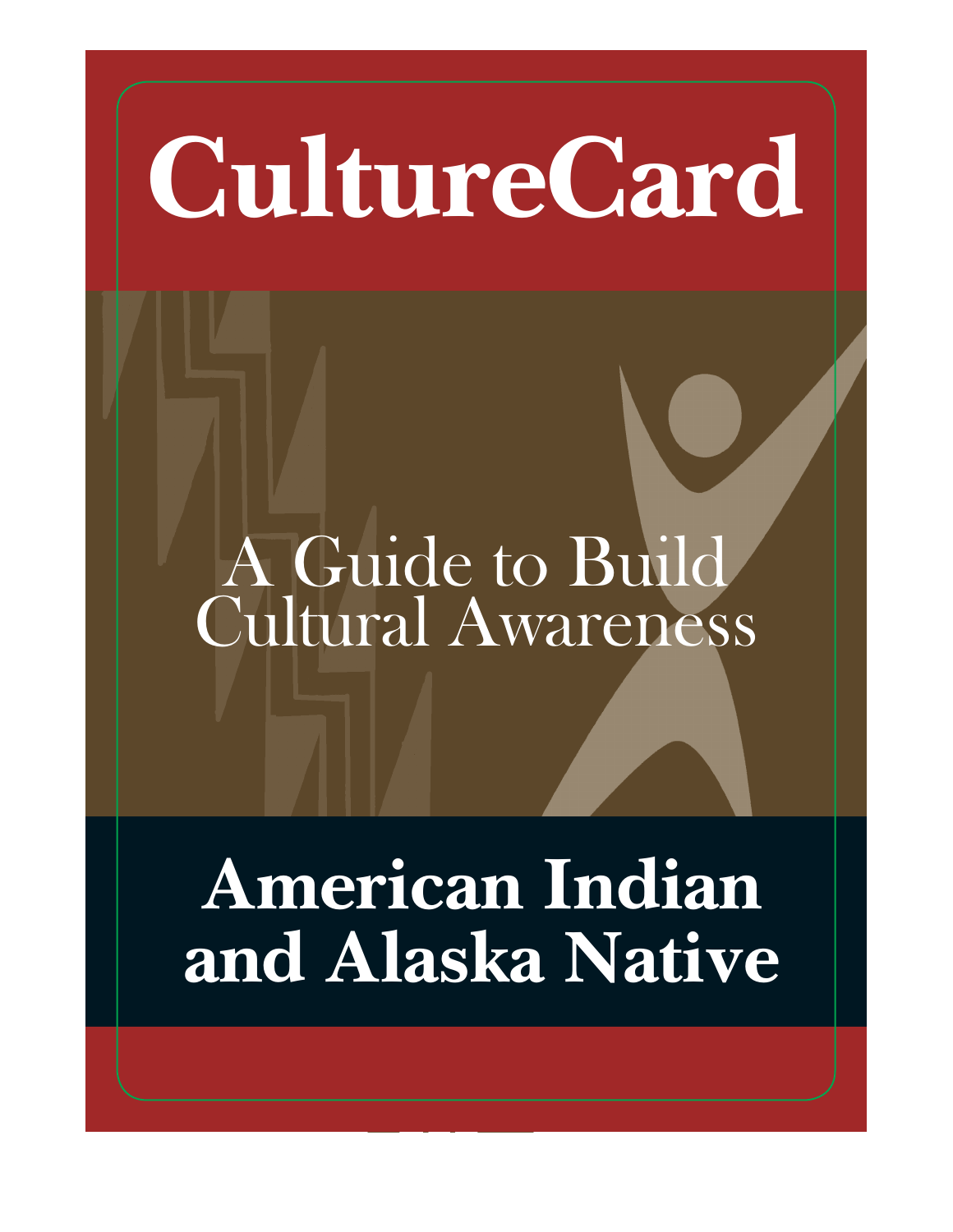## **About this Guide**

The purpose of this guide is to provide basic information for Federal disaster responders and other service providers who may be deployed or otherwise assigned to provide or coordinate services in American Indian/Alaska Native (AI/AN) communities.

This guide is intended to **serve as a**  general briefing to enhance cultural **competence** while providing services to AI/AN communities. (Cultural competence is defined as the ability to function effectively in the context of cultural differences.) A more specific orientation or training should be provided by a member of the particular AI/AN community.

Service providers should use this guide to ensure the following Five Elements of Cultural Competence\* are being addressed:

- 1. Awareness, acceptance and valuing of cultural differences
- 2. Awareness of one's own culture and values
- 3. Understanding the range of dynamics that result from the interaction between people of different cultures
- 4. Developing cultural knowledge of the particular community served or to access cultural brokers who may have that knowledge
- 5. Ability to adapt individual interventions, programs, and policies to fit the cultural context of the individual, family, or community

\*Adapted from Cross, T., Bazron, B., Dennis, K., and Isaacs, M. (1989). Towards A Culturally Competent System of Care Volume I. Washington, D.C.: Georgetown University Child Development Center, CASSP Technical Assistance Center.

## **Myths and Facts**

*Myth:* AI/AN people are spiritual and live in harmony with nature.

*Fact:* The idea of all AI/ANs having a mystical spirituality is a broad generalization. This romantic stereotype can be just as damaging as other more negative stereotypes and impairs one's ability to provide services to AI/ANs as real people.

*Myth:* AI/AN people have distinguishing physical characteristics, and you can identify them by how they look.

*Fact:* **Due to Tribal diversity, as well as hundreds of years of inter-Tribal and interracial marriages, there is no single distinguishing "look" for AI/ANs.**

*Myth:* Casinos have made AI/ANs rich. *Fact:* Out of more than 560 Federally recognized tribes, only 224 operate gaming facilities. About three-fourths of those tribes reinvest revenue in the community. In 2006, only 73 tribes distributed direct payments to individual Tribal members.

*Myth:* The Bureau of Indian Affairs (BIA) and the Indian Health Service (IHS) are the only agencies responsible for working with tribes.

*Fact:* The U.S. Constitution, Executive Orders, and Presidential memos outline policy requiring that ALL executive

departments have the responsibility to consult with and respect Tribal sovereignty.

*Myth:* AI/ANs have the highest rate of alcoholism.

*Fact:* While many tribes and AI/AN villages do experience the negative effects of alcohol abuse, what is less known is that AI/ANs also have

the highest rate of complete abstinence. When socioeconomic level is accounted for in a comparison group, alcoholism rates are no different for AI/ANs than for other ethnic or racial groups. Most AI/AN-sponsored events ban the use of alcohol and even "social" drinking is often frowned upon.

#### *Myth: Al/AN people all get "Indian* money" and don't pay taxes.

*Fact:* Few Tribal members receive payments from the BIA for land held in trust and most do not get significant "Indian money." AI/ANs pay income tax and sales tax like any other citizen of their State while the U.S. Alaska Natives may get dividend payments from their Native Corporation or the State of Alaska as State citizens.

## **Tribal Sovereignty**

**Presently, there are more than 560 Federally recognized AI/AN tribes in the United States.** Over half of these are Alaska Native villages. Additionally, there are almost 245 non-Federally recognized tribes. Many of those are recognized by their States and are seeking Federal recognition.

> **There is a unique legal and political relationship between the Federal government and Indian tribes** and a special legal relationship with Alaska Native Corporations.

The U.S. Constitution (Article 1 Section 8, and Article 6), treaties, Supreme Court decisions, Federal laws, and Executive Orders provide authority to the Federal government for Indian affairs with Federally recognized tribes.

As sovereign nations, Tribal governments have the right to hold elections, determine their own citizenship (enrollment), and to consult directly with the U.S. government on policy, regulations, legislation, and funding.

Tribal governments can create and enforce laws that are stricter or more lenient than State laws, but they are not subservient to State law. State laws cannot be applied where they interfere with the right of a tribe to make its own laws protecting the health and welfare of its citizens, or where it would interfere with any Federal interest.

Criminal legal jurisdiction issues are very complex, depend on a variety of factors, and must be assessed based on the specific law as applied to a specific tribe. In general, the Federal law applies.

The Indian Self-Determination Act (Public Law 93-638) gives the authority to Tribal governments to contract programs and services that are carried out by the Federal government, such as services provided by the BIA or IHS.

The Alaska Native Claims Settlement Act was signed into law on December 18, 1971. Settlement benefits would accrue to those with at least one-fourth Native ancestry, and would be administered by the 12 regional corporations within the State.

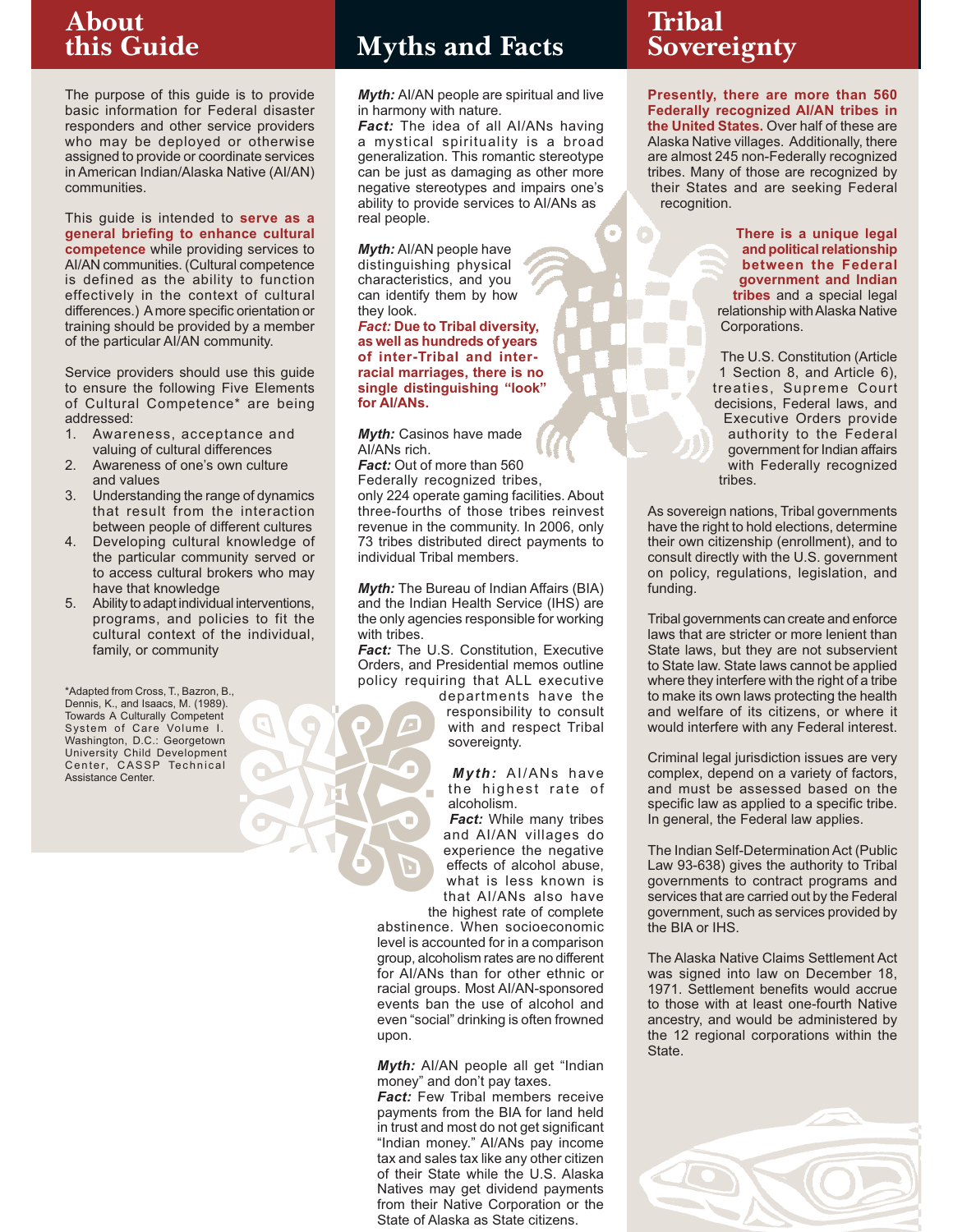## **Regional and Cultural Differences**

Prior to European contact, AI/AN communities existed throughout various areas of North America. Federal policies led to voluntary and forced relocation from familiar territory to the current day reservation system.

When the reservation system was formed in the late 1800s, some bands and tribes were forced by the U.S. government to live together. In some instances, these groups were related linguistically and culturally; in others, they were not closely related and may even have been historic enemies.

On reservations where different AI/ AN groups were forced to co-exist, repercussions occurred that still can be experienced today in those communities. **Historic rivalries, family or clan conflicts, and "Tribal politics" may present challenges for an outsider unaware of local dynamics who is trying to interact with different groups in the community.**

While there is great diversity across and within tribes, there are within-region similarities based on adaptation to ecology, climate, and geography (including traditional foods); linguistic and cultural affiliations; and sharing of information for long periods of time.

Differences in cultural groups are closely related to regional differences and may be distinguished by their language or spiritual belief systems. They are also a result of the diversity of historic homelands across the Nation and migration patterns of Tribal groups.

Cultures developed in adaptation to their natural environment and the influence of trade and interaction with non-Indians and other AI/AN groups.

#### **Urban Indian communities can be found in most major metropolitan areas.** These

populations are represented by members of a large number of different tribes and cultures that have different degrees of traditional culture and adaptation to Western culture norms. They form a sense of community through social interaction and activities, but are often "invisible," geographically disbursed, and multi-racial.

### **Cultural Customs**

Cultural customs can be viewed as a particular group or individual's preferred way of meeting their basic human needs and conducting daily activities as passed on through generations.

#### **Specific cultural customs among AI/ AN groups may vary significantly, even within a single community.**

Customs are influenced by: ethnicity, origin, language, religious/spiritual beliefs, socioeconomic status, gender, sexual orientation, age, marital status, ancestry, history, gender identity, geography, and so on.

Cultural customs are often seen explicitly through material culture such as food, dress, dance, ceremony, drumming, song, stories, symbols, and other visible manifestations.

Such outward cultural customs are a reflection of a much more ingrained and implicit culture that is not easily seen or verbalized. **Deeply held values, general world view, patterns of communication, and interaction are often the differences that affect the helping relationship.** 

> A common practice of a group or individual that represents thoughts, core values, and beliefs may be described by community members as "the way we do things" in a particular tribe, community, clan, or family. This includes decision-making processes.

#### **Respectful questions about cultural customs are generally welcomed, yet not always answered directly.**

Any questions about culture should be for the purpose of improving the service provider's understanding related to the services being provided.

Many AI/AN people have learned to "walk in two worlds" and will observe the cultural practices of their AI/AN traditions when in those settings, and will observe other cultural practices when in dominant culture settings.

٩

#### **Sharing food is a way of welcoming visitors, similar to offering a handshake.**

Food is usually offered at community meetings and other gatherings as a way to build relationships.

## **Spirituality**

A strong respect for spirituality, whether traditional (prior to European contact), Christian (resulting from European contact), or a combination of both, is common among all AI/AN communities and often forms a sense of group unity.

#### **Many AI/AN communities have a strong church community and organized religion that is integrated within their culture.**

#### **Traditional spirituality and practices are integrated into AI/AN cultures and day-to-day living.**

Traditional spirituality and/or organized religions are usually community-oriented, rather than individual-oriented.

Spirituality, world view, and the meaning of life are very diverse concepts among regions, tribes, and/or individuals.

#### **Specific practices such as ceremonies, prayers, and religious protocols will vary among AI/AN communities.**

A blend of traditions, traditional spiritual practices, and/or mainstream faiths may coexist. It is best to inquire about an individual's faith or beliefs instead of making assumptions, but be aware that many AI/AN spiritual beliefs and practices are considered sacred and are not to be shared publicly or with outsiders.

Until passage of the Indian Religious Freedom Act in 1978, many traditional AI/AN practices were illegal and kept secret.

Social/health problems and their solutions are often seen as spiritually based and as part of a holistic world view of balance between mind, body, spirit, and the environment.

**It is a common practice to open and close meetings with a prayer or short ceremony.** Elders are often asked to offer such opening and closing words and given a small gift as a sign of respect for sharing this offering.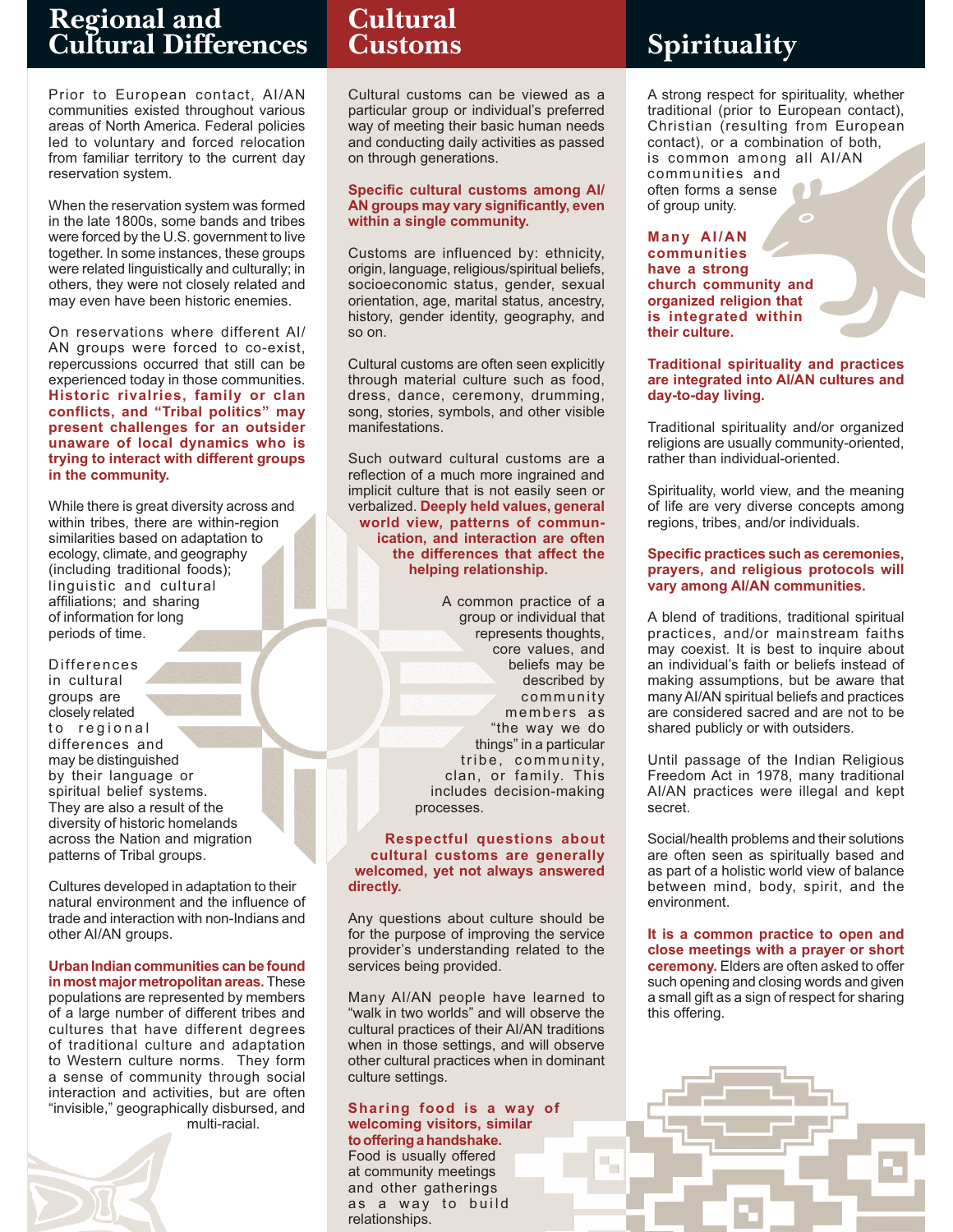## **Communication Styles**

#### **Nonverbal Messages**

• **AI/AN people communicate a great deal through non-verbal gestures.** Careful observation is necessary to avoid

misinterpretation of non-verbal behavior.

• A I / A N people may look down to show respect or deference to elders, or ignoring an individual to show

disagreement or displeasure.

• A gentle handshake is often seen as a sign of respect, not weakness.

#### **Humor**

- **AI/AN people may convey truths or difficult messages through humor,** and might cover great pain with smiles or jokes. It is important to listen closely to humor, as it may be seen as invasive to ask for too much direct clarification about sensitive topics.
- It is a common conception that "laughter is good medicine" and is a way to cope. The use of humor and teasing to show affection or offer corrective advice is also common.

#### **Indirect Communication**

- **It is often considered unacceptable for an AI/AN person to criticize another directly.** This is important to understand, especially when children and youth are asked to speak out against or testify against another person. It may be considered disloyal or disrespectful to speak negatively about the other person.
- There is a common belief that people who have acted wrongly will pay for their acts in one way or another, although the method may not be through the legal system.

#### **Storytelling**

• **Getting messages across through telling a story (traditional teachings and personal stories) is very common** and sometimes in contrast with the "get to the point" frame of mind in non-AI/AN society.

This guide was developed by an ad hoc group of U.S. Public Health Service Commissioned Officers, American Indian/Alaska Native (AI/AN) professionals, and family advocates working together from 2006-2007. The abbreviation AI/AN is used for American Indian/Alaska Native in the interest of space and consistency.

The authors of this guide wish to thank the many AI/AN professionals and community members across the country who contributed their thoughts and comments to this guide. The challenge in developing a basic guide for an incredibly diverse group of people such as AI/ANs cannot be understated. The authors hope the result is accurate, respectful to the communities, and helpful for the users.









<sup>2</sup> Z-CARD<sup>®</sup>, PocketMedia®, ©2009 Z Industries<br>US patent 5156898 Z-CARD® North America, NYC<br>CARD 212-797-3450 www.zcardna.com Job no. 1889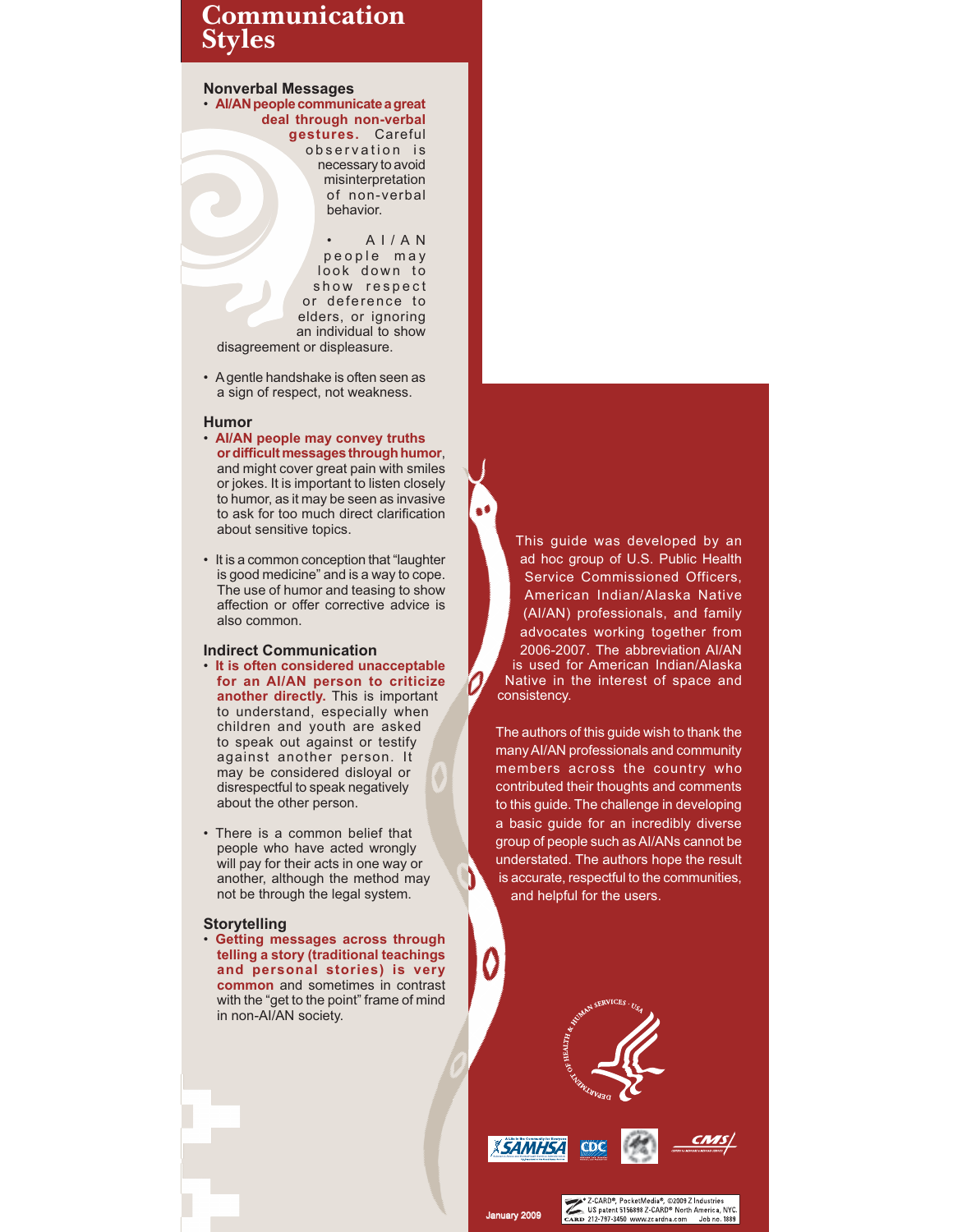## **Historic Distrust**

Establishing trust with members of an AI/AN community may be difficult. Many Tribal communities were destroyed due to the introduction of European infectious illnesses. Similarly, many treaties made by the U.S. government with Tribal nations were broken.

From the 1800s through the 1960s, government military-style boarding schools and churchrun boarding schools were used to assimilate AI/AN people. Children were forcibly removed from their families to attend schools far from home where they were punished for speaking their language and practicing spiritual ways in a stated effort to "kill the Indian, save the child." Many children died from infectious diseases, and in many schools physical and sexual abuse by the staff was rampant. Boarding school survivors were

The Federal "Termination Policy" in the 1950s and 1960s ended the governmentto-government relationship with more than 100 Federally recognized tribes. The result was disastrous for those tribes due to discontinued Federal support, loss of land held in trust, and loss of Tribal identity. Most of the tribes terminated during this time were able to re-establish Federal recognition through the Congressional process in the 1980s and 1990s.

taught that their traditional cultures were inferior or shameful, which still affects

many AI/AN communities today.

The Federal "Relocation Policy" in the 1950s and 1960s sought to move AI/AN families to urban areas, promising jobs, housing, and a "new life." Those that struggled and stayed formed the core of the growing Urban Indian populations. Ultimately, many families returned home to their reservation or home community. Today, many families and individuals travel between their home community and urban communities for periods of time to pursue education and job opportunities.

Churches and missionaries have a long history of converting AI/AN people to their religions, and in the process often labeled traditional cultural practices such as songs, dances, dress, and artwork as "evil." Today there is a diverse mix of Christian beliefs and traditional spirituality within each AI/

AN community.

## **Cultural Identity**

When interacting with individuals who identify themselves as AI/AN, **it is important to understand that each person has experienced their cultural connection in a unique way.**

An individual's own personal and family history will determine their cultural identity and practices, which may change throughout their lifespan as they are exposed to different experiences.

The variation of cultural identity in AI/AN people can be viewed as a continuum that ranges between one who views himself or herself as "traditional" and lives their traditional culture daily, to one who views himself or herself as "Indian" or "Native", but has little knowledge or interest in their traditional cultural practices.

#### **Many AI/AN families are multicultural and adapt to their surrounding culture.**

From the 1950s to the 1970s, the Federal government, adoption agencies, state child welfare programs, and churches adopted out thousands of AI/AN children to non-AI/AN families. The Indian Child Welfare Act was passed in 1978 to end this practice. There are many AI/ AN children, as well as adults, who were raised with little awareness or knowledge of their traditional culture; they may now be seeking a connection with their homelands, traditional culture, and unknown relatives.

When asked "Where are you from?" most AI/AN people will identify the name of their tribe/village and/or the location of their traditional or family homeland. This is often a key to self-identity.

#### **It is important to remember that most Alaska Natives do not refer to themselves as "Indians."**

Age is another cultural identity consideration. Elders can be very traditional while younger people can either be multicultural or non-traditional. In many communities, leaders and elders are worried about the loss of the use of the traditional language among children and young adults. Still, in other communities, young people are eagerly practicing the language and other cultural traditions and inspiring older generations who may have felt shame in their identity growing up as AI/AN.

Historical trauma and grief events, such as boarding schools or adoption outside of the tribe, may play a dramatic role in shaping attitudes, sense of identity, and levels of trust.

## **Role of Veterans and Elders**

**Elders play a significant role in Tribal communities**. The experience and wisdom they have gained throughout their lifetime, along with their historical knowledge of the community, are considered valuable in decision-making processes.

**It is customary in many Tribal communities to show respect by allowing elders to speak first**, not interrupting, and allowing time for opinions and thoughts to be expressed.

**In group settings, people will often ask the elder's permission to speak**  publicly, or will first defer to an elder **to offer an answer.**

Elders often offer their teaching or advice in ways that are indirect, such as through storytelling.

When in a social setting where food is served, elders are generally served first, and in some traditional Alaska Native villages, it is the men who are served first by the women. It is disrespectful to openly argue or disagree with an elder.

AI/AN communities historically have high rates of enlistment in the military service. Often, both the community and the veteran display pride for military service.

 $\overline{\phantom{0}}$  $\Box$ 

 $\bullet$ 

c  $\bullet$ 

Ċ

Veterans are also given special respect similar to that of elders for having accepted the role of protector and experienced personal sacrifice. AI/AN community members recognize publicly the service of the veteran in formal and informal settings.

AI/AN community members who are veterans are honored at ceremonies and pow wows, and by special songs and dances. They have a special role in the community, so veterans and their families are shown respect by public acknowledgment and inclusion in public events.

The AI/AN community's view of Uniformed Service members being deployed to an AI/AN community in times of crisis or disaster (such as the U.S. Public Health Service Commissioned Corps or National Guard) will vary greatly. There may be respect for the uniform similar to that shown to a veteran, but there may also be feelings of distrust related to the U.S. government's and the military's historical role and presence in AI/AN communities.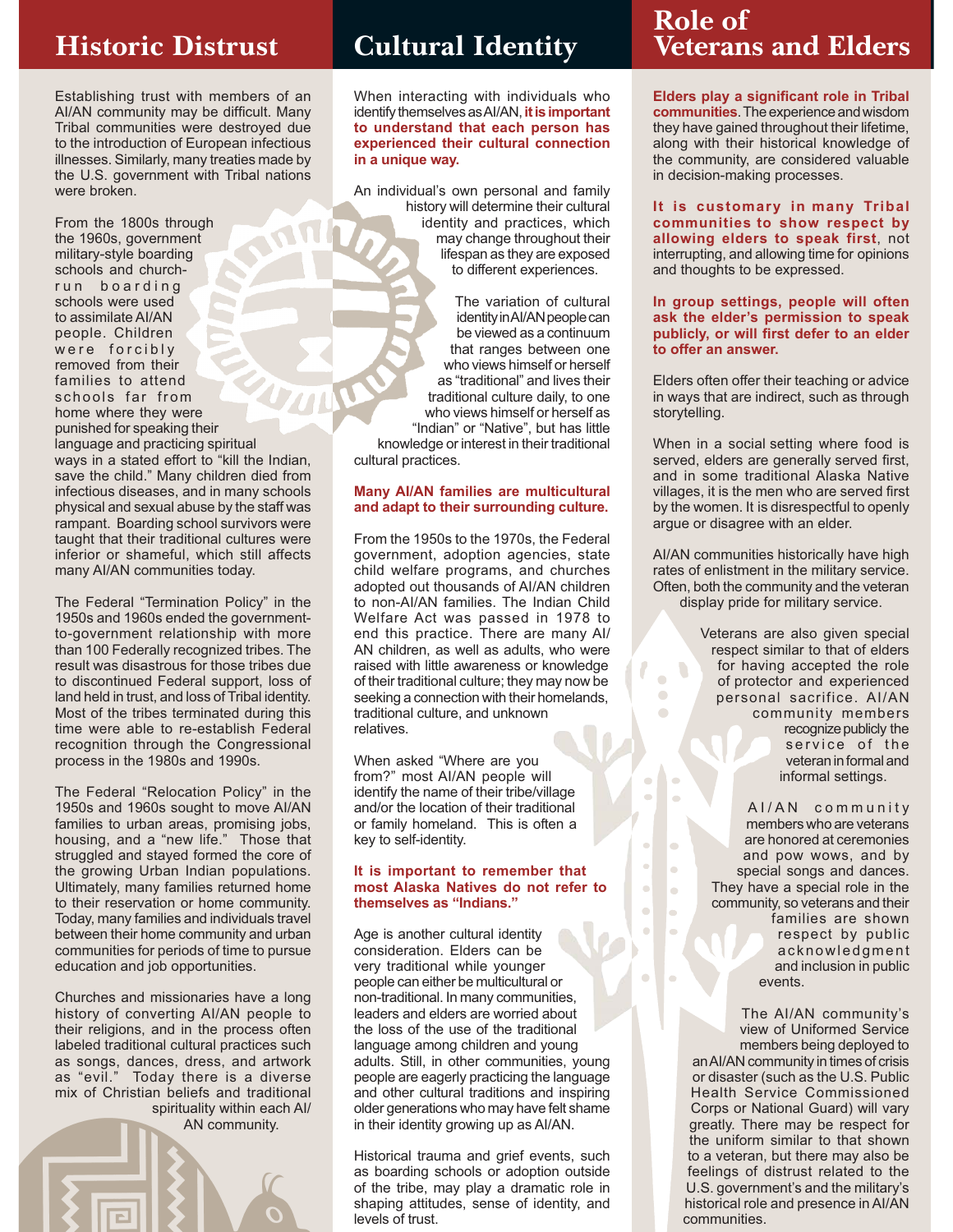## **Strengths in AI/AN Communities**

It is easy to be challenged by the conditions in AI/AN communities and to not see beyond the impact of the problems or crisis.

**Recognizing and identifying strengths in the community can provide insight for possible interventions.** Since each community is unique, look to the community itself for its own identified strengths, such as:

- **extended family and kinship ties;**
- **long-term n a t u r a l s u p p o r t systems;**
- shared sense of collective **c o m m u n i t y responsibility;**
- **physical resources (e.g., food, plants, animals, water, land);**
- **indigenous generational knowledge/wisdom;**
- **historical perspective and strong connection to the past;**
- **survival skills and resiliency in the face of multiple challenges;**
- **retention and reclamation of traditional language and cultural practices;**
- **ability to "walk in two worlds" (mainstream culture and the AI/AN cultures); and**
- **community pride.**

## **Health and Wellness Challenges**

Concepts of health and wellness are broad. The foundations of these concepts are living in a harmonious balance with all elements, as well as balance and harmony of spirit, mind, body, and the environment. Health and wellness may be all encompassing, not just one's own physical body; it is holistic in nature. AI/ANs define what health and wellness is to them, which may be very different from how Western medicine defines

Many health and wellness issues are not unique to AI/AN communities, but are statistically higher than in the general population. It is important to learn about the key health issues in a particular community.

health and wellness.

#### **Among most AI/AN communities, 50 percent or more of the population is under 21 years of age.**

Health disparities exist with limited access to culturally appropriate health care in most AI/AN communities.

#### **Only 55 percent of AI/AN people rely on the Federally funded IHS or Tribally operated clinics/ hospitals for care.**

Suicide is the second leading cause of death among AI/AN people age 10- 34. The highest rates are among males between the ages of 24 and 34 and 15 and 24, respectively.

Following a death by suicide in the community, concern about suicide clusters, suicide contagion, and the possibility of suicide pacts may be heightened. A response to a suicide or other traumatic occurrence requires a community-based and culturally competent strategy.

Prevention and intervention efforts must include supporting/enhancing strengths of the community resources as well as individual and family clinical interventions.

> Service providers must take great care in the assessment process to consider cultural differences in symptoms and health concepts when making a specific diagnosis or drawing conclusions about the presenting problem or bio-psychological history.

**Every effort should be made to consult with local cultural advisors for questions about symptomology and treatment options.**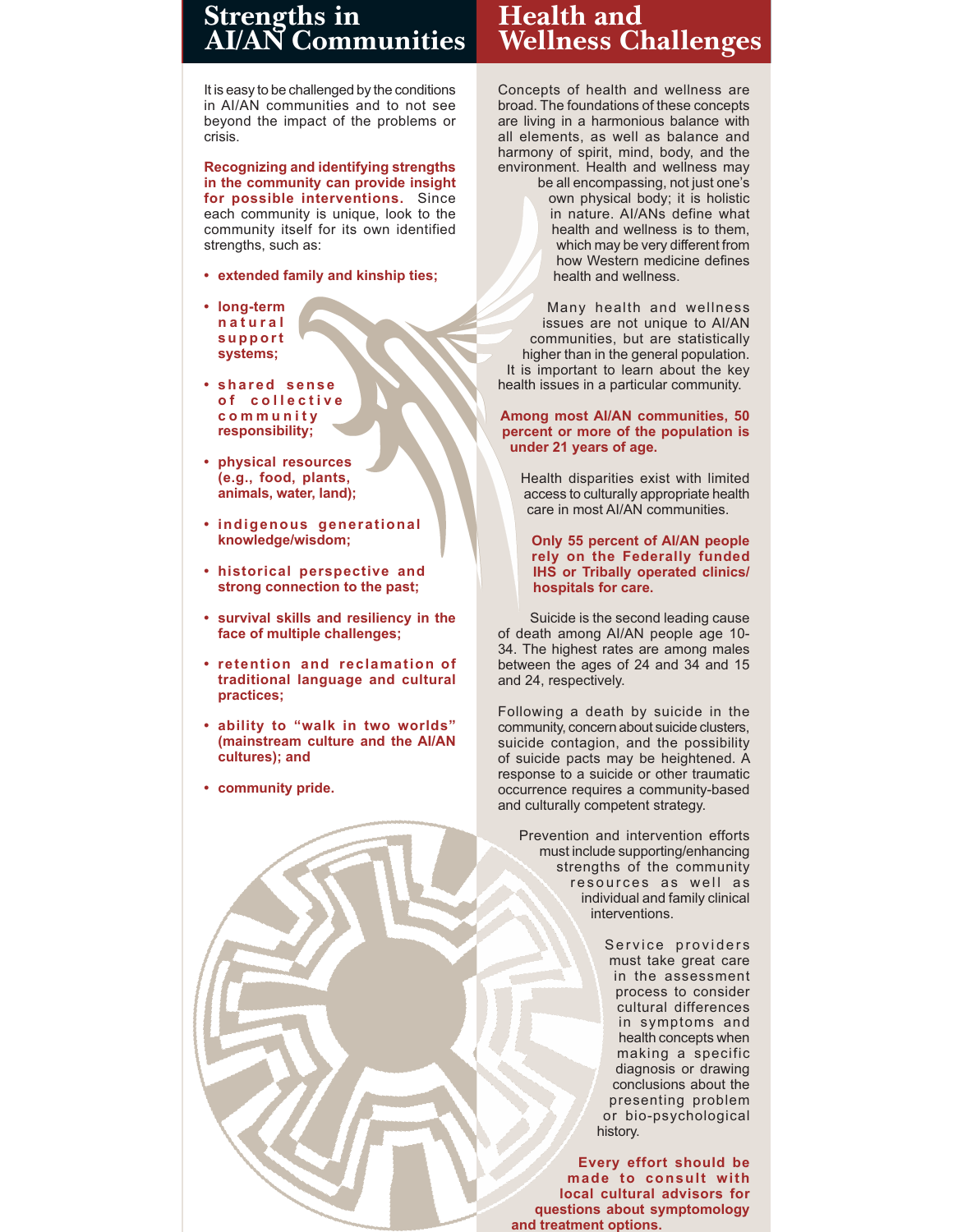## **Self-Awareness and Etiquette**

Prior to making contact with a community, **examine your own belief system about AI/AN people related to social issues, such as mental health stigma, poverty, teen suicide, and drug or alcohol use.** 

You are being observed at all times, so **avoid making assumptions and be conscious that you are laying the groundwork for others to follow.** 

**Adapt your tone of voice, volume, and speed of speech patterns** to that of local community members to fit their manner of communication style.

**Prefered body language, posture, and concept of personal space** depend on community norms and the nature of the personal relationship. Observe others and allow them to create the space and initiate or ask for any physical contact.

You may experience people expressing their mistrust, frustration, or disappointment from other situations that are outside of your control. **Learn not to take it personally.**

If community members tease you, understand that this can indicate rapportbuilding and may be a form of guidance or an indirect way of correcting inappropriate behavior. **You will be more easily accepted and forgiven for mistakes if you can learn to laugh at yourself and listen to lessons being brought to you through humor.** 

Living accommodations and local resources will vary in each community. Remember that you are a guest. Observe and ask questions humbly when necessary.

**Rapport and trust do not come easily in a limited amount of time; however, don't be surprised if community members speak to you about highly charged issues (e.g., sexual abuse, suicide) as you may be perceived as an objective expert.**

Issues around gender roles can vary significantly in various AI/AN communities. Males and females typically have very distinct social rules for behavior in every day interactions and in ceremonies. **Common behaviors for service providers to be aware of as they relate to gender issues are eye contact, style of dress, physical touch, personal space,**  decision making, and the influence of **male and/or female elders.**

Careful observation and seeking guidance from a community member on appropriate gender-specific behavior can help service providers to follow local customs and demonstrate cultural respect.

## **Etiquette – Do's**

**Learn how the community refers to itself as a group of people (e.g., Tribal name).**

**Be honest and clear about your role and expectations and be willing to adapt to meet the needs of the community. Show respect by being open to other ways of thinking and behaving.**

**Listen and observe more than you speak. Learn to be comfortable with silence or long pauses in conversation by observing community members' typical length of time between turns at talking.** 

**Casual conversation is important to establish rapport, so be genuine and use self-disclosure (e.g., where you are from, general information about children or spouse, personal interests).**

**Avoid jargon. An AI/AN community member may nod their head politely, but not understand what you are saying.** 

**It is acceptable to admit limited knowledge of AI/AN cultures, and invite**  people to educate you about specific **cultural protocols in their community.** 

**If you are visiting the home of an AI/AN family, you may be offered a beverage and/or food, and it is important to accept it as a sign of respect.**

**Explain what you are writing when making clinical documentation or charting in the presence of the individual and family.**

**During formal interviews, it may be best to offer general invitations to speak, then remain quiet, sit back, and listen. Allow the person to tell their story**  before engaging in a specific line of **questioning.**

**Be open to allow things to proceed according to the idea that "things happen when they are supposed to happen."**

**Respect confidentiality and the right of the tribe to control information, data, and public information about services provided to the tribe.**



## **Etiquette – Don'ts**

**Avoid stereotyping based on looks, language, dress, and other outward appearances.** 

**Avoid intrusive questions early in conversation.**

**Do not interrupt others during conversation or interject during pauses or long silences.** 

**Do not stand too close to others and/or talk too loud or fast.** 

**Be careful not to impose your personal values, morals, or beliefs.** 

**Be careful about telling stories of distant AI/AN relatives in your genealogy as an attempt to establish rapport unless you have maintained a connection with that AI/AN community.**

**Be careful about pointing with your - nger, which may be interpreted as rude behavior in many tribes.**

**Avoid frequently looking at your watch and do not rush things.** 

**Avoid pressing all family members to participate in a formal interview.**

**During a formal interview, if the person you are working with begins to cry, support the crying without asking further questions until they compose themselves and are ready to speak.** 

**Do not touch sacred items, such as medicine bags, other ceremonial items, hair, jewelry, and other personal or cultural things.**

**Do not take pictures without permission.**

**NEVER use any information gained by working in the community for personal presentations, case studies, research, and so on, without the expressed written consent of the Tribal government or Alaska Native Corporation.**